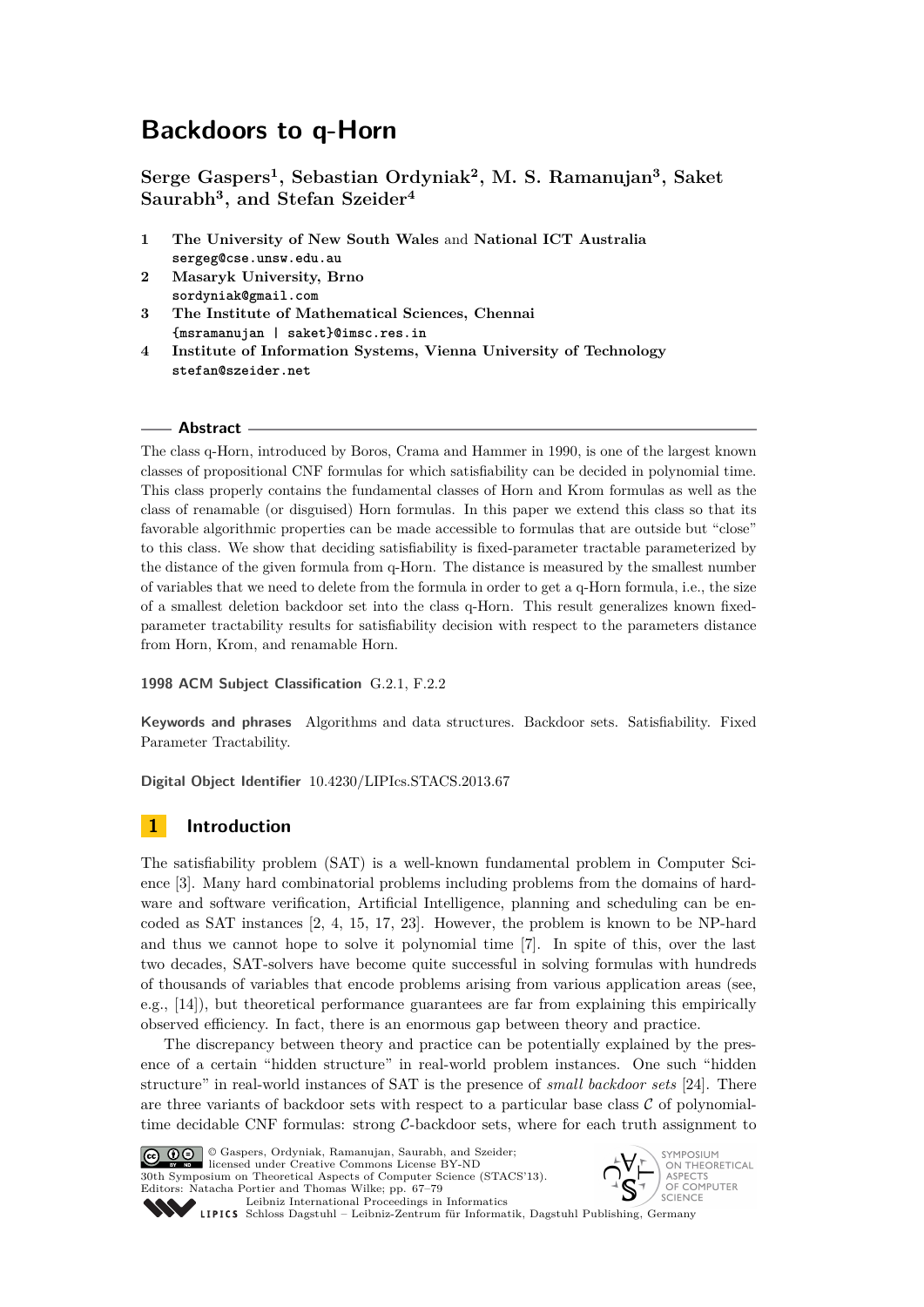the backdoor variables, the reduced formula belongs to  $C$ ; deletion  $C$ -backdoor sets, where deleting all backdoor variables and their negations from the formula moves the formula into the base class  $\mathcal{C}$ ; and weak backdoor sets where, for at least one truth assignment to the backdoor variables, the reduced formula belongs to  $\mathcal C$  and is satisfiable. Given a backdoor set of a formula with respect to a particular tractable base class  $C$ , the satisfiability of the formula can be decided by guessing an assignment to the variables in the backdoor set and deciding the satisfiability of the reduced formula, which is guaranteed to be in  $\mathcal{C}$ , using a sub-solver for  $\mathcal{C}$ . An equivalent view of this is to consider the size of the backdoor set to be the "distance" of the formula from the class  $C$ . The objective is to extend the favorable algorithmic properties of the class  $\mathcal C$  to formulas which are "close" to this class. Ideally, we would want the class  $C$  to be as large as possible.

In a 1990 paper [\[5\]](#page-11-7), Boros, Crama and Hammer introduced an interesting class of CNF formulas, later called q-Horn [\[6\]](#page-11-8), with favorable algorithmic properties: both recognition as well as satisfiability decision of q-Horn formulas can be carried out in linear-time [\[5,](#page-11-7) [6\]](#page-11-8). This class q-Horn properly contains the fundamental classes of Horn and Krom formulas [\[22\]](#page-12-3), and the class of renamable (or disguised) Horn formulas [\[16,](#page-11-9) [1\]](#page-11-10):

Horn  $\subsetneq$  renamableHorn  $\subsetneq$  q-Horn  $\supsetneq$  Krom.

The fact that this class is so large serves as an additional motivation for choosing it as our base class of interest. In this paper, we study the problem of finding small backdoor sets with respect to the class of q-Horn formulas and obtain algorithmic as well as hardness results.

## **1.1 Contribution**

The main contribution of this paper is an algorithm that, given a CNF formula *F* of length  $\ell$  with *n* variables and an integer  $k \geq 0$ , runs in time  $O(6^k k \ell n)$ , and either returns a deletion q-Horn-backdoor set for *F* of size at most  $k^2 + k$ , or concludes correctly that no such set of size at most *k* exists. As a consequence, we obtain that SAT is fixed-parameter tractable with the size of the smallest deletion q-Horn-backdoor set as the parameter, as we can use this algorithm to reduce the satisfiability problem of a CNF formula *F* of distance *k* from being  $q$ -Horn to testing the satsfiability of  $2^{O(k^2)}$ -many  $q$ -Horn formulas. Our result simultaneously generalizes the known fixed-parameter tractability results for SAT parameterized by the deletion distance from the class of renamable Horn formulas [\[20\]](#page-12-4) and from the class of Krom formulas [\[19\]](#page-12-5).

At the highest level, our algorithm works by finding a bounded number of variables whose deletion results in an instance with an optimal solution strictly smaller than that of the original instance. By repeatedly computing such a set and deleting it, we obtain the approximate solution. The main technical part of the paper is the algorithm to compute the bounded set of variables with the required properties. This algorithm relies on a characterization of q-Horn formulas in terms of their *quadratic cover* by Boros, Hammer, and Sun [\[6\]](#page-11-8). We use this characterization to model the problem of finding a small deletion q-Horn-backdoor set as a problem of *hitting* certain types of paths in an auxiliary digraph related to the formula. Using this characterization, we show that if we are guaranteed that an optimal solution hits all paths between a carefully chosen pair of vertices in this digraph, then we can compute in polynomial time a set of variables whose size is bounded by some  $f(k)$  such that (a) there is a minimal (though not necessarily optimal) solution containing these variables and (b) deletion of these variables results in a formula whose solution is strictly smaller than the solution for the formula we started with. A standout feature of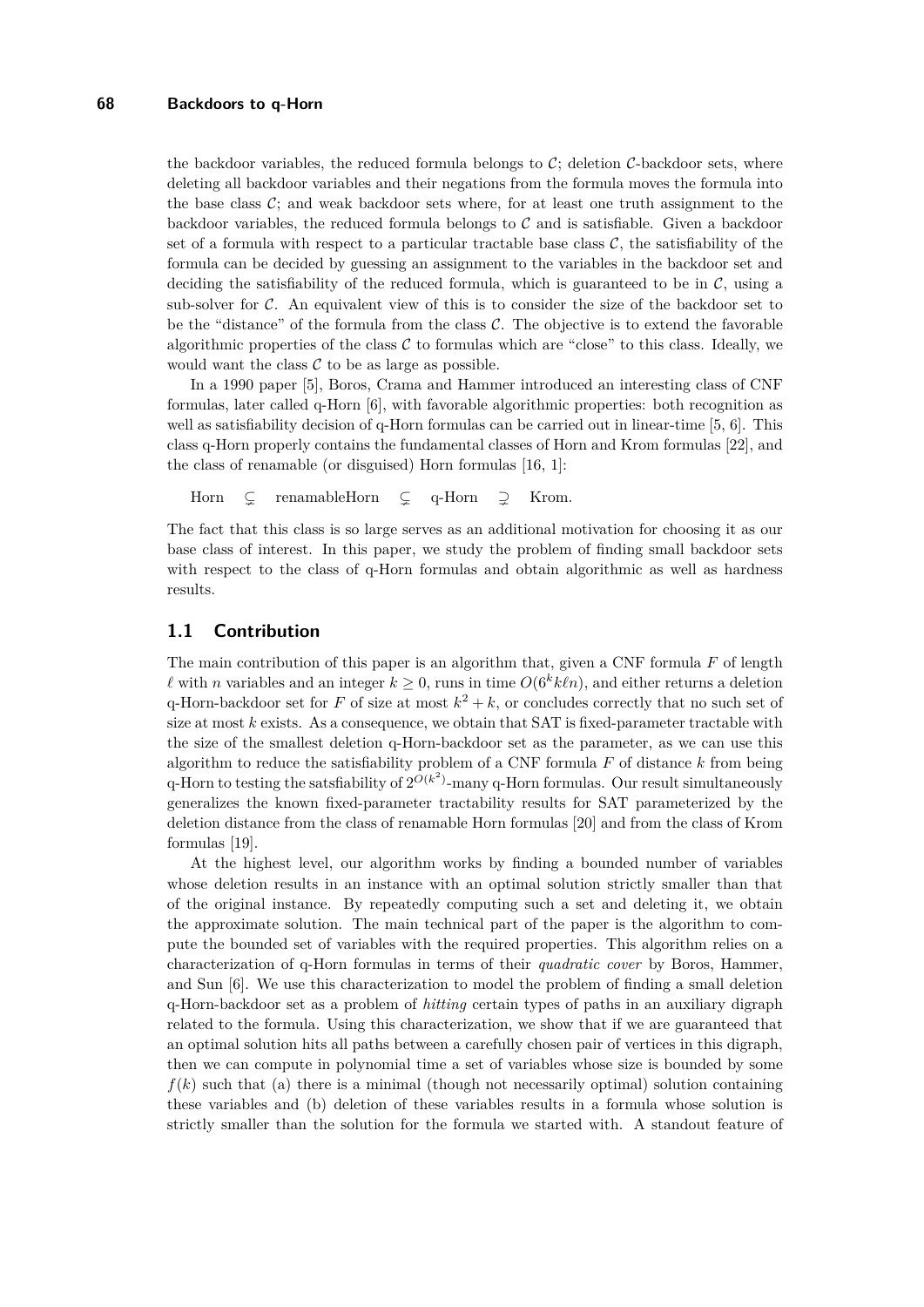our algorithm is that at its core, it reduces to computing flows in a directed graph whose size is linear in the input size. As a result, our algorithm is quite efficient not only with respect to the dependence of the running time on the parameter, but also with respect to the dependence on the input size, along with having only a small hidden constant factor in the asymptotic running time. Finally, towards the end of the paper we also provide parameterized complexity results regarding the detection of weak and strong backdoor sets with respect to the class q-Horn.

# **1.2 Related Work**

The parameterized complexity of finding small backdoor sets was initiated by Nishimura et al. [\[19\]](#page-12-5) who showed that for the base classes of Horn formulas and Krom formulas, the detection of strong backdoor sets is fixed-parameter tractable. Their algorithms exploit the fact that for these two base classes, strong and deletion backdoor sets coincide, and that deletion backdoor sets with respect to Horn and Krom can be characterized in terms of vertex covers and hitting sets of certain graphs and 3-uniform hypergraphs associated with the input formula, respectively. For base classes other than Horn and Krom, strong backdoor sets can be much smaller than deletion backdoor sets, and their detection is more difficult. In particular, for the base classes of renamable Horn and q-Horn, there are formulas that have a strong backdoor set of size 1 but require an arbitrarily large deletion backdoor set. In fact, Razgon and O'Sullivan [\[20\]](#page-12-4) showed that the detection of deletion backdoor sets with respect to the base class renamable Horn is fixed-parameter tractable although the detection of strong backdoor sets is W[2]-hard [\[13\]](#page-11-11). For more recent results, the reader is referred to a survey on the parameterized complexity of backdoor sets [\[13\]](#page-11-11).

# **2 Preliminaries**

# **2.1 Formulas**

We assume an infinite supply of propositional *variables*. A *literal* is a variable *x* or a negated variable  $\bar{x}$ ; if  $y = x$  or  $y = \bar{x}$  is a literal for some variable *x*, then we write  $\bar{y}$  to denote  $\bar{x}$  or *x*, respectively. For a set *S* of literals we put  $\overline{S} = {\overline{x} : x \in S}$ ; *S* is *consistent* if  $S \cap \overline{S} = \emptyset$ . A *clause* is a finite consistent set of literals; we consider a clause as a disjunction of its literals. A finite set of clauses is a *CNF formula* (or *formula*, for short); we consider a formula to be the conjunction of its clauses. A formula is *Horn* if each of its clauses contains at most one positive literal, a formula is *Krom* (or *2CNF*, or *quadratic*) if each clause contains at most two literals. A variable *x occurs* in a clause *C* if  $x \in C \cup \overline{C}$ ; var(*C*) denotes the set of variables which occur in  $C$ . For a set  $X$  of variables,  $\text{lit}(X)$  denotes the set of literals of the variables in *X*, that is,  $\text{lit}(X) = X \cup \overline{X}$  and for a set *L* of literals,  $\text{var}(L)$  denotes the set of variables whose literals are in *L*, that is,  $var(L) = \{x : x \in L \text{ or } \bar{x} \in L\}.$  A variable *x occurs* in a formula *F* if it occurs in one of its clauses, and we let  $var(F) = \bigcup_{C \in F} var(C)$  and lit(*F*) = var(*F*)  $\cup$  var(*F*). The *length* of a CNF formula *F*, denoted by |*F*||, is defined as  $\sum_{C \in F} |C|$ . If *F* is a formula and *X* a set of variables, then we denote by  $F - X$  the formula obtained from *F* after removing all literals in  $\text{lit}(X)$  from the clauses in *F*. If  $X = \{x\}$  we simply write  $F - x$  instead of  $F - \{x\}$ .

Let *F* be a formula and  $X \subseteq \text{var}(F)$ . A *truth assignment* is a mapping  $\tau : X \to \{0,1\}$ defined on some set X of variables; we write  $var(\tau) = X$ . For  $x \in var(\tau)$  we define  $\tau(\bar{x}) =$  $1 - \tau(x)$ . For a truth assignment  $\tau$  and a formula *F*, we define  $F[\tau] = \{ C \setminus \tau^{-1}(0) : C \in$ *F, C*  $\cap$   $\tau^{-1}(1) = \emptyset$ , i.e., *F*[*τ*] denotes the result of instantiating variables according to *τ*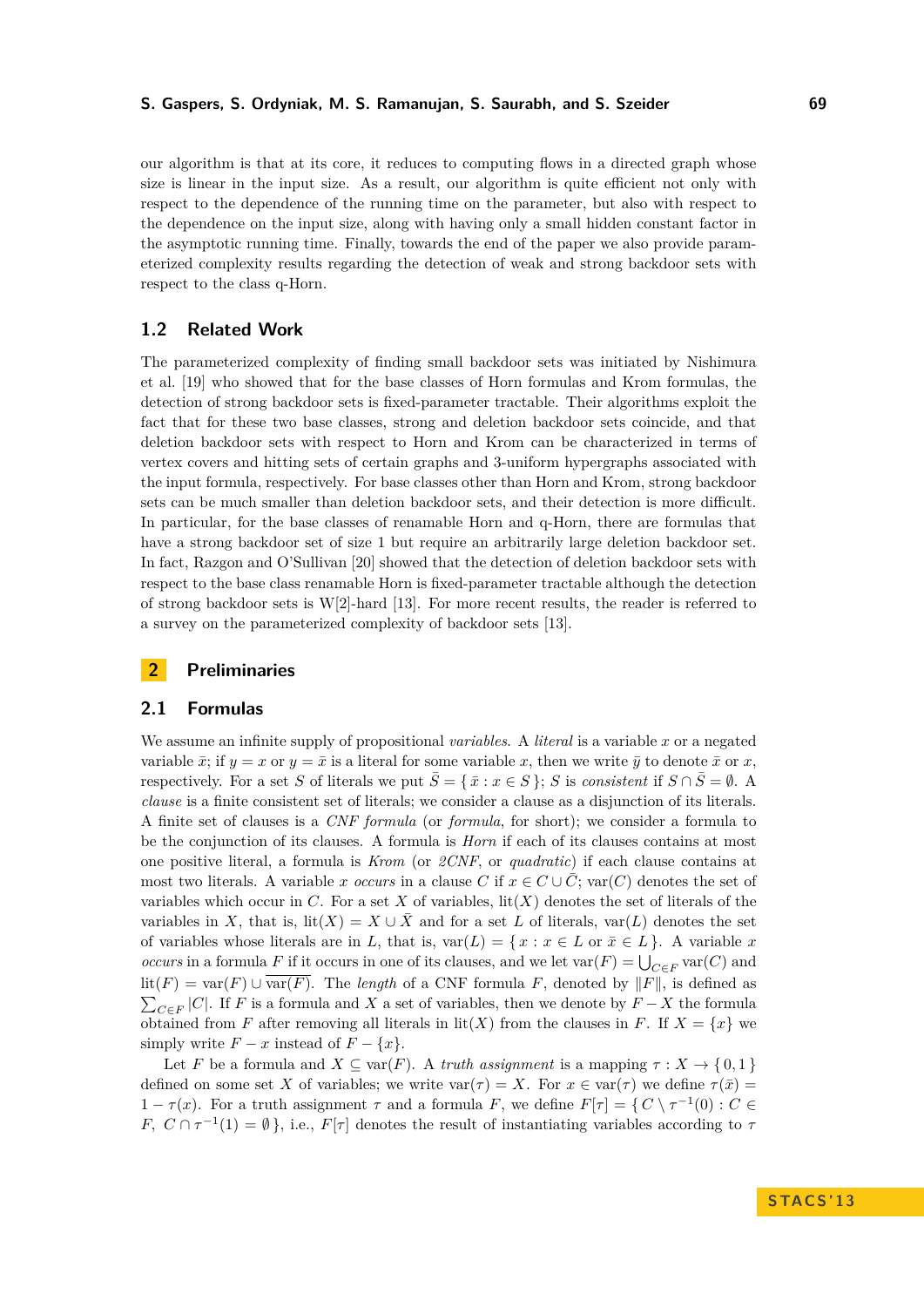and applying the usual simplifications, i.e., removing clauses that are satisfied by *τ* and removing unsatisfied literals from clauses. A truth assignment *τ satisfies* a clause *C* if *C* contains some literal *x* with  $\tau(x) = 1$ ;  $\tau$  satisfies a formula *F* if it satisfies all clauses of *F*. A formula is *satisfiable* if it is satisfied by some truth assignment; otherwise it is *unsatisfiable*.

The SATISFIABILITY (SAT) problem asks whether a given CNF formula is satisfiable.

#### **2.2 Parameterized Complexity**

An instance of a parameterized problem is a pair (*I, k*) where *I* is the *main part* and *k* is the *parameter*; the latter is usually a non-negative integer. A parameterized problem is *fixed-parameter tractable* if there exist a computable function *f* and a constant *c* such that instances  $(I, k)$  can be solved in time  $O(f(k) || I ||^c)$  where  $||I||$  denotes the size of *I*. FPT is the class of all fixed-parameter tractable decision problems and algorithms which run in the time specified above are called FPT algorithms.

An FPT-*reduction* is a many-one reduction where the parameter for one problem maps into the parameter for the other. More specifically, given two parameterized decision problems  $L$  and  $L'$ , problem  $L$  reduces to problem  $L'$  if there is a mapping  $R$  from instances of  $L$ to instances of L' such that (i)  $(I, k)$  is a yes-instance of L if and only if  $(I', k') = R(I, k)$  is a yes-instance of L', (ii)  $k' \leq g(k)$  for a computable function g, and (iii) R can be computed in time  $O(f(k)\|I\|^c)$  where f is a computable function and c is a constant.

The *Weft Hierarchy* consists of parameterized complexity classes W[1]  $\subset W[2] \subset \cdots$ which are defined as the closure of certain parameterized problems under FPT-reductions (see [\[9,](#page-11-12) [11\]](#page-11-13) for definitions). There is strong theoretical evidence that parameterized problems that are hard for classes  $W[i]$  are not fixed-parameter tractable. For example  $FPT = W[1]$ implies that the Exponential Time Hypothesis (ETH) fails; that is,  $FPT = W[1]$  implies the existence of a  $2^{o(n)}$  algorithm for *n*-variable 3SAT [\[11\]](#page-11-13).

An *FPT-approximation algorithm* with ratio *ρ* for a minimization problem *P* is an FPT algorithm that, given an instance  $x$  of  $P$  and a positive integer  $k$ , either determines that there is no solution of size at most *k* or computes a solution of size at most  $k\rho(k)$  (see, e.g., [\[10\]](#page-11-14)). The definition can be adapted to maximization problems. Note that the approximation ratio  $\rho$  is a function of  $k$  and not the input size: intuitively, if  $k$  is small, then  $k\rho(k)$  can be still considered small. We say that a problem is *FPT-approximable* if it has an FPTapproximation algorithm for some function *ρ*.

## **2.3 Backdoors**

Here, we introduce the basic terminology for backdoors and the class of q-Horn formulas. For further information on backdoors and other tractable base classes of SATISFIABILITY we refer the reader to [\[13\]](#page-11-11).

Backdoors are defined with respect to a fixed class C of CNF formulas, the *base class* (or *target class*, or more figuratively, *island of tractability*). We say a class  $C$  of formulas is *clause-induced* if it is closed under subsets, i.e., if  $F \in \mathcal{C}$  implies  $F' \in \mathcal{C}$  for each  $F' \subseteq F$ .

A *strong* C-backdoor set of a CNF formula F is a set B of variables such that  $F[\tau] \in \mathcal{C}$ for each assignment  $\tau : B \to \{0,1\}$ . A *weak C*-backdoor set of F is a set B of variables such that  $F[\tau]$  is satisfiable and  $F[\tau] \in \mathcal{C}$  holds for some assignment  $\tau : B \to \{0,1\}$ . *deletion* C-backdoor set of F is a set B of variables such that  $F - B \in \mathcal{C}$ . Backdoor sets where independently introduced by Crama et al. [\[8\]](#page-11-15) and by Williams et al. [\[24\]](#page-12-1), the latter authors coined the term "backdoor".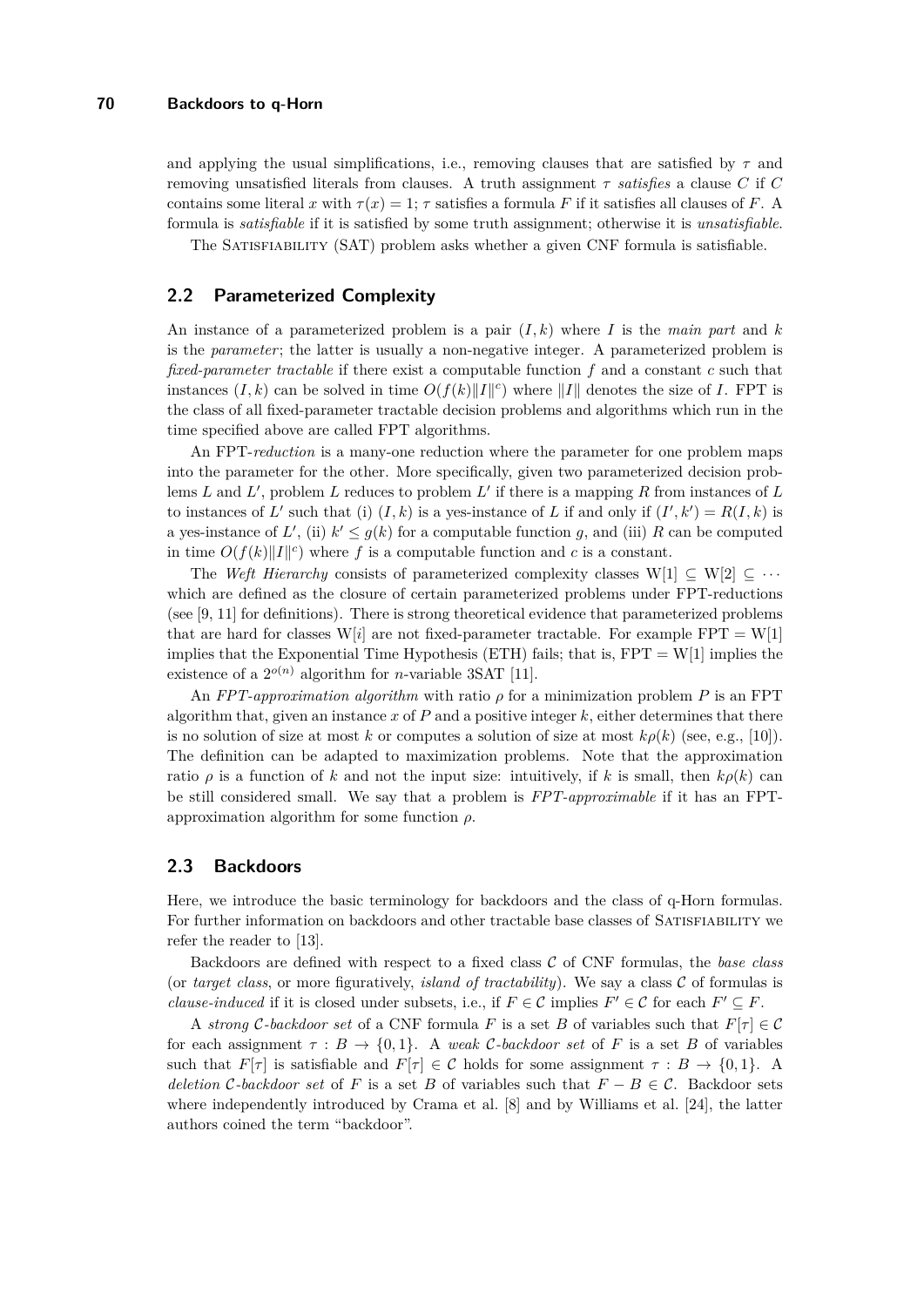If we know a strong  $C$ -backdoor set of  $F$  of size  $k$ , we can reduce the satisfiability of  $F$  to the satisfiability of  $2^k$  formulas in  $\mathcal{C}$ . Thus SAT becomes fixed-parameter tractable with  $k$ as the parameter. If we know a weak  $\mathcal{C}\text{-}$  backdoor set of  $F$ , then  $F$  is clearly satisfiable, and we can verify it by trying for each  $\tau \in 2^k$  whether  $F[\tau]$  is in C and satisfiable. If C is clause-induced, every deletion  $C$ -backdoor set of  $F$  is a strong  $C$ -backdoor set of  $F$ . For several base classes, deletion backdoor sets are of interest because they are easier to detect than strong backdoor sets. The challenging problem is to find a strong, weak, or deletion C-backdoor set of size at most  $k$  if it exists. For each class  $\mathcal C$  of CNF formulas, the various backdoor detection problems are defined as follows.

| DELETION C-BACKDOOR SET DETECTION                                         | <b>Parameter:</b> k |
|---------------------------------------------------------------------------|---------------------|
| <b>Input:</b> A CNF formula $F$ and a positive integer $k$                |                     |
| <b>Question:</b> Does F have a deletion C-backdoor set of size at most k? |                     |

## **2.4 q-Horn Formulas**

In this paper we are mainly interested in the class of q-Horn formulas [\[5,](#page-11-7) [6\]](#page-11-8). A CNF formula *F* is in this class if there is a *certifying function*  $\beta$  :  $var(F) \cup \overline{var(F)} \rightarrow \{0, \frac{1}{2}, 1\}$  with  $\beta(x) = 1 - \beta(\bar{x})$  for every  $x \in \text{var}(F)$  such that  $\sum_{l \in C} \beta(l) \leq 1$  for every clause *C* of *F*.

In the following sense, strong q-Horn-backdoor sets are more general than deletion q-Horn-backdoor sets: For every positive integer *n* there is a formula  $F_n$  such that  $F_n$ has a strong q-Horn-backdoor set of size 1 but every deletion q-Horn-backdoor set of *F* has size at least n. To see this, take for instance  $F = \bigcup_{1 \leq i \leq n} \{\{x_i, y_i, z_i, a\}, \{\bar{x}_i, \bar{y}_i, \bar{z}_i, \bar{a}\}\}\.$  Evidently, {*a*} is a strong q-Horn-backdoor set of *F*. However, every deletion q-Horn-backdoor set of *F* must contain at least one variable  $x_i$ ,  $y_i$ , or  $z_i$  for every  $1 \leq i \leq n$ .

# **3 FPT-approximation for** DELETION q-Horn BACKDOOR SET DETECTION

In this section we prove our main result:

<span id="page-4-0"></span> $\triangleright$  **Theorem 1.** *There is an algorithm that, given an instance*  $(F, k)$  *of* DELETION q-Horn BACKDOOR SET DETECTION, runs in time  $O(6^k k/n)$  and either correctly concludes that F *has no deletion* q-Horn*-backdoor set of size at most k or returns a deletion* q-Horn*-backdoor set of F of size at most*  $k^2 + k$ *, where*  $\ell$  *is the length of F and n is the number of variables in F.*

#### **3.1 Quadratic covers, implication graphs and separators**

In this subsection we give some definitions regarding quadratic covers, implication graphs and separators in implication graphs, which will be required for the description of our algorithm. The following definition of the quadratic cover of a CNF formula was used Boros et al. [\[6\]](#page-11-8) to give a linear time algorithm to recognize q-Horn formulas.

 $\triangleright$  **Definition 2.** Given a CNF formula *F*, the **quadratic cover** of *F*, is a Krom formula denoted by  $F_2$  and is defined as follows. Let  $x_1, \ldots, x_n$  be the variables of F. For every clause *C*, we have  $|C| - 1$  new variables  $y_1^C, \ldots, y_{|C|-1}^C$ . We order the literals in each clause according to their variables, that is, a literal of  $x_i$  will occur before a literal of  $x_j$  if  $i < j$ . Let  $l_1^C, \ldots, l_{|C|}^C$  be the literals of the clause *C* in this order. The quadratic cover is defined as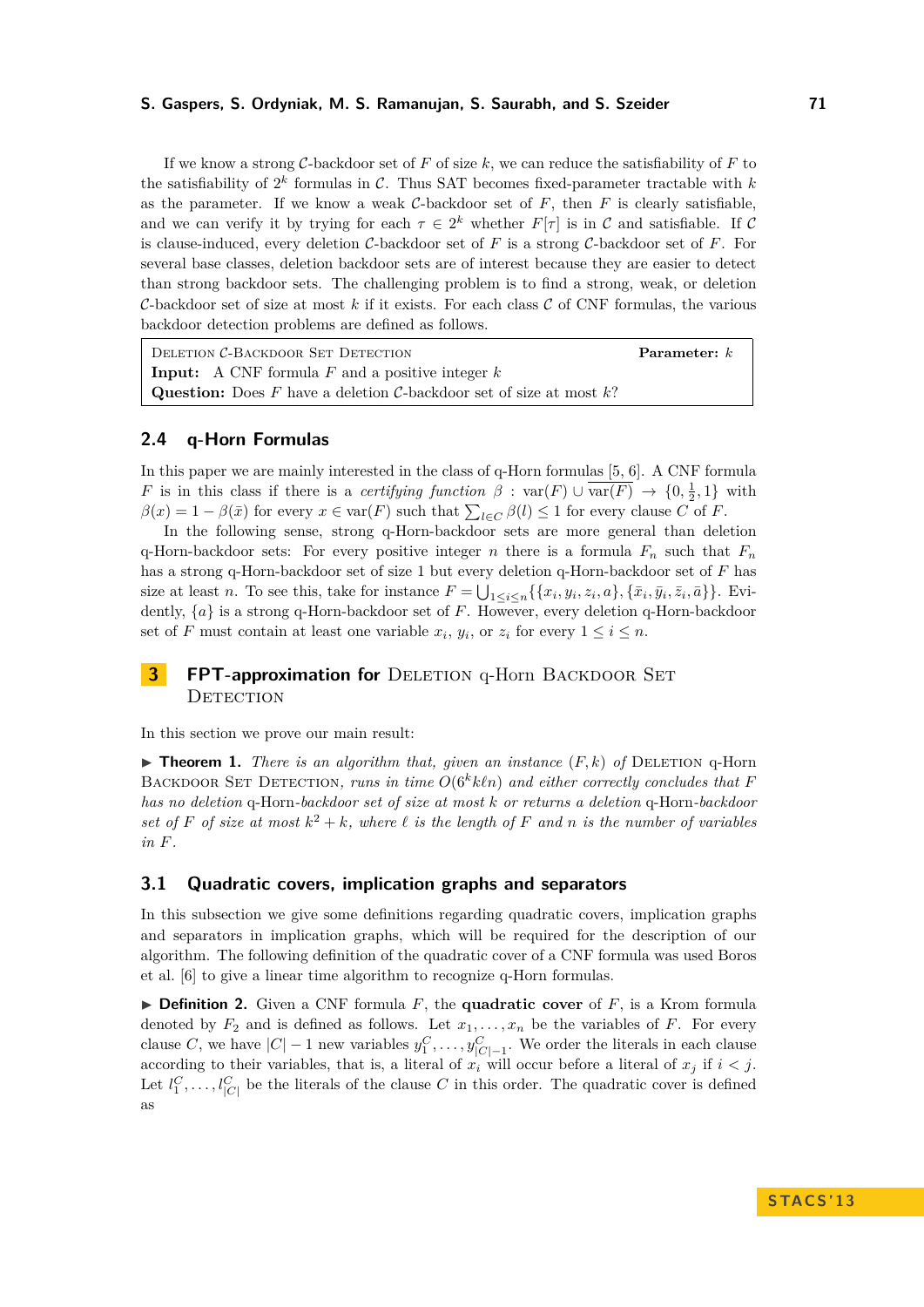$F_2 = \bigcup_{C \in F} \bigcup_{1 \leq i \leq |C|-1} \{\{l_i^C, y_i^C\}, \{\bar{y}_i^C, l_{i+1}^C\}\}$   $\cup$   $\bigcup_{C \in F} \bigcup_{1 \leq i \leq |C|-2} \{\{\bar{y}_i^C, y_{i+1}^C\}\}.$ 

 $\triangleright$  **Definition 3.** Given a CNF formula *F*, the **implication graph** of  $F_2$  is denoted by  $D(F_2)$  and defined as follows. The vertex set of the graph is the set of literals of  $F_2$  and for every clause  $\{l_1, l_2\}$  in  $F_2$ , we have arcs  $(\bar{l}_1, l_2)$  and  $(\bar{l}_2, l_1)$ . We refer to the vertices of the implication graph as literals since there is a one to one correspondence between the two. Given a set  $X \subseteq var(F)$  of variables, we define the graph  $D(F_2)-X$  as the graph obtained from  $D(F_2)$  by deleting  $lit(X)$ .

The following observations are direct consequences of the definition of an implication graph.

<span id="page-5-0"></span> $\triangleright$  Observation 1. Let *F* be a CNF formula of length  $\ell$ .

(a) If there is a path from  $l_1$  to  $l_2$  in  $D(F_2)$ , then there is also a path from  $\overline{l}_2$  to  $\overline{l}_1$  in  $D(F_2)$ . **(b)** The number of arcs in  $D(F_2)$  is  $O(\ell)$ .

(c) Let  $C = \{l_1, \ldots, l_r\}$  be a clause of *F*. Then, for any  $1 \leq i < j \leq r$ ,  $D(F_2)$  contains a path from  $\overline{l}_i$  to  $l_j$  and from  $\overline{l}_j$  to  $l_i$  whose internal vertices are all disjoint from lit(*F*).

(d) Let  $X \subseteq var(F)$  and  $F' = F - X$ . Then, for any literal  $l \in \text{lit}(F) \setminus \text{lit}(X)$ , there is a path from *l* to  $\bar{l}$  in D( $F_2'$ ) if and only if there is a path from *l* to  $\bar{l}$  in D( $F_2$ )−*X*.

 $\blacktriangleright$  **Definition 4.** Given a CNF formula *F* and a set *L* of literals of *F*, we denote by  $N_F^+(L)$ the set of literals in  $\text{lit}(F) \setminus L$  which can be reached from *L* in  $D(F_2)$  via a path whose internal vertices are disjoint from  $lit(F)$ .

**▶ Definition 5.** ([\[6\]](#page-11-8)) Given a CNF formula *F*, define a **canonical function**  $\hat{\beta}$  : lit(*F*) →  $\{0, \frac{1}{2}, 1\}$  as follows. Consider a topological ordering  $\pi$  of the strongly connected components of  $D(F_2)$ . For every literal  $l \in \text{lit}(F)$  such that the strongly connected component containing *l* appears before the one containing  $\overline{l}$  in  $\pi$ , set  $\hat{\beta}(l) = 1$  and for every literal *l* such that the strongly connected component containing *l* also contains  $\overline{l}$ , set  $\hat{\beta}(l) = \frac{1}{2}$ .

<span id="page-5-2"></span>I **Lemma 6.** ([\[6\]](#page-11-8)) *A CNF formula F is* q-Horn *if and only if the function β*ˆ *defined above is a certifying function for F.*

▶ **Definition 7.** A clause *C* of a given CNF formula is called a **violating clause** if  $\sum_{l \in C} \hat{\beta}(l) > 1$ . Any three literals  $l_1, l_2, l_3$  of a violating clause such that  $\sum_{i=1}^3 \hat{\beta}(l_i) > 1$ form a **violating triple**.

<span id="page-5-1"></span> $\blacktriangleright$  **Lemma 8.** Let F be a CNF formula of length  $\ell$  and suppose that F is not a q-Horn *formula. Any violating clause of F has a violating triple lying entirely inside a strongly connected component of*  $D(F_2)$  *and we can compute such a violating triple in time*  $O(\ell)$ *.* 

Because of space constraints we omit the easy proof of this lemma.

We now move on to some definitions on separators in implication graphs which will be required in the description of our algorithm.

**▶ Definition 9.** Let *F* be a CNF formula and  $L \subseteq \text{lit}(F)$  be a consistent set of literals. We say that a set  $J \subseteq \text{lit}(F)$  is an *L*- $\overline{L}$  **separator** if *J* is disjoint from *L* and  $\overline{L}$  and there is no path from *L* to  $\overline{L}$  in the graph  $D(F_2)$ −*J*. We say that *J* is a minimal *L*- $\overline{L}$  separator if no proper subset of *J* is an  $L$ - $\overline{L}$  separator.

**► Definition 10.** Let *F* be a CNF formula,  $L \subseteq \text{lit}(F)$  be a consistent set of literals and let *X* be a set of variables of *F*. We call *X* an  $L$ - $\bar{L}$  variable separator if  $\text{lit}(X)$  is an  $L$ - $\bar{L}$ separator. We call X a minimal  $L$ - $\bar{L}$  variable separator if no proper subset of X is an  $L$ - $\bar{L}$ variable separator. We drop the word *variable* if it is clear from the context that the set we are dealing with is a set of variables.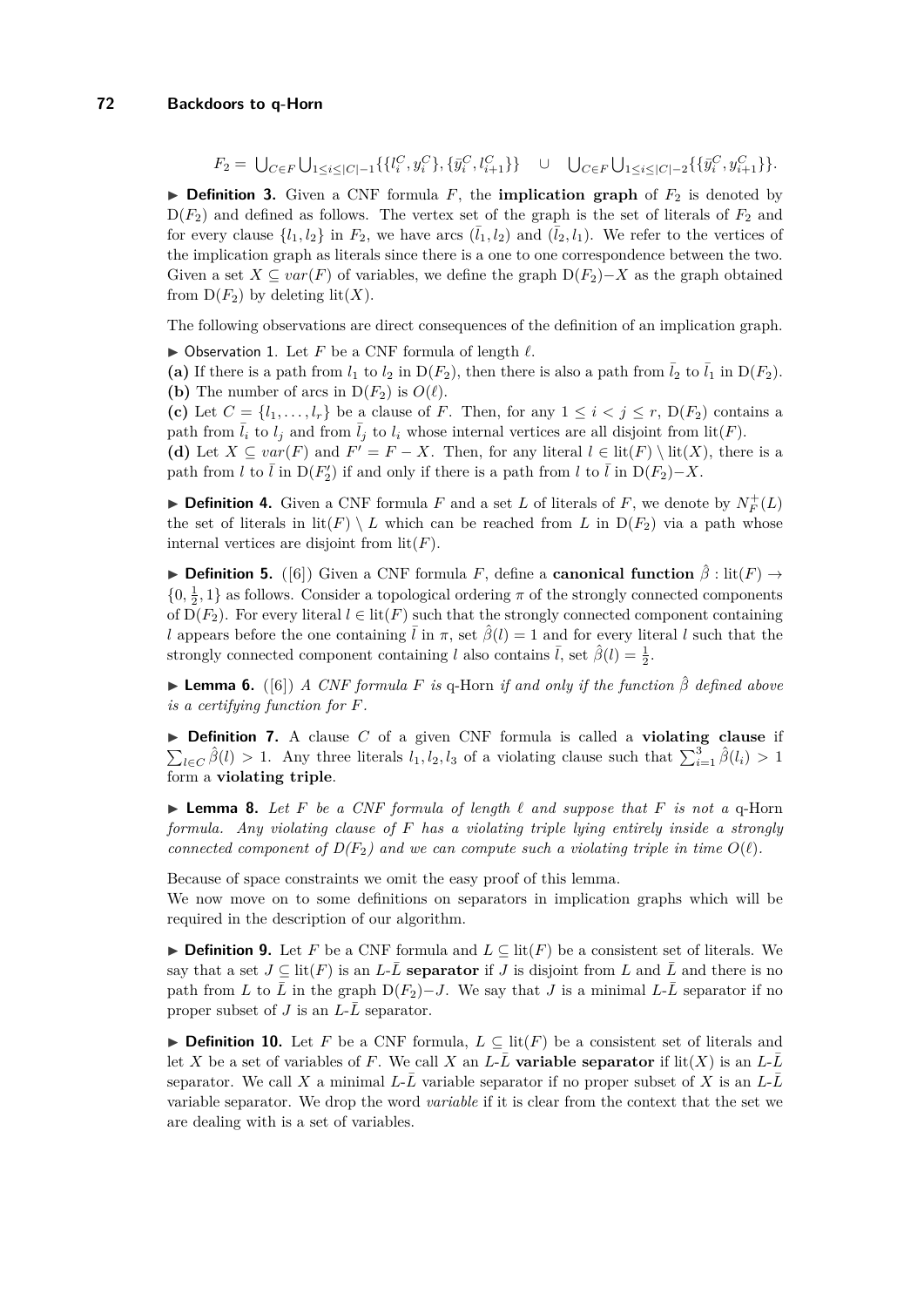**▶ Definition 11.** Let *F* be a CNF formula,  $L \subseteq \text{lit}(F)$  be a consistent set of literals and *X* be an *L*- $\overline{L}$  variable separator. We denote by  $R(L, X)$  the set of literals of *F* that can be reached from *L* via directed paths in  $D(F_2)$ −*X*, and we denote by  $\overline{R}(L, X)$  the set of literals of *F* which have a directed path to *L* in  $D(F_2)-X$ .

We also require the following observation.

<span id="page-6-2"></span>▶ Observation 2. Let *F* be a CNF formula,  $L \subseteq \text{lit}(F)$  be a consistent set of literals and *X* be an *L*- $\overline{L}$  variable separator. Then, the sets  $R(L, X)$  and  $\overline{R}(\overline{L}, X)$  are also consistent and in fact complements of each other.

# **3.2 The algorithm**

We begin with the following simple lemma.

<span id="page-6-0"></span>**Lemma 12.** Let  $(F, k)$  be an instance of DELETION q-Horn BACKDOOR SET DETECTION. Let  $(l_1, l_2, l_3)$  be a violating triple in a strongly connected component of  $D(F_2)$  and X be *a solution for the given instance disjoint from*  $\{var(l_1), var(l_2), var(l_3)\}\$ *. Then, for some*  $1 \leq i \leq 3$ , X is an  $l_i$ - $\overline{l_i}$  separator in  $D(F_2)$ .

**Proof.** Let  $\hat{\beta}'$  be the canonical certifying function for  $F' = F - X$  obtained from the graph  $D(F_2')$ . We claim that there is an  $1 \leq i \leq 3$  such that  $\hat{\beta}'(l_i) = 0$ . This is true since F contains a clause with all three literals  $l_1$ ,  $l_2$  and  $l_3$  and it cannot be the case that any certifying function sets non zero values to all three. By definition of  $\hat{\beta}'$ ,  $\hat{\beta}'(l_i) = 0$  implies that there is no path from  $l_i$  to  $\bar{l}_i$  in the graph  $D(F'_2)$ . If *X* were not an  $l_i$ - $\bar{l}_i$  separator in  $D(F_2)$ , then  $D(F'_2)$  would also contain an  $l_i$ - $\overline{l}_i$  path (by Observation [1\(](#page-5-0)d)), a contradiction. This completes the proof of the lemma.

Lemma [8](#page-5-1) combined with Lemma [12](#page-6-0) allows us to compute in linear time, a set of three literals such that for every solution *X* one of the three corresponding variables is part of *X* or for at least one of these literals, say *l*, there is a path from *l* to  $\bar{l}$  in  $D(F_2)$  and *X* an *l*- $\bar{l}$  variable separator in  $D(F_2)$ .

<span id="page-6-1"></span> $\blacktriangleright$  **Lemma 13.** Let  $(F, k)$  be an instance of DELETION q-Horn BACKDOOR SET DETECTION and *X* be a solution such that it is disjoint from  $var(l)$  and is an  $l$ <sup>- $l$ </sup> separator for some literal  $l \in lit(F)$ . Consider an *l*<sup>-*l*</sup> variable separator  $X'$ . Let  $X''$  be the set of variables of  $X$  with *a literal in*  $R(l, X')$ *. Then, the set*  $\tilde{X} = (X \setminus X'') \cup X'$  *is also a deletion* q-Horn-backdoor *set for the given instance.*

**Proof.** Let  $F' = F - X$  and  $\tilde{F} = F - \tilde{X}$ . If  $\tilde{X}$  were not a deletion q-Horn-backdoor set, then there is a violating clause in  $\tilde{F}$  and by Lemma [8,](#page-5-1) there is a violating triple  $(l_1, l_2, l_3)$ in a strongly connected component of  $D(\tilde{F}_2)$ . This implies the presence of a closed walk in  $D(\tilde{F}_2)$  containing all the literals of the violating triple and their complements (by Lemma [8\)](#page-5-1). Since X was a solution, this closed walk could not have survived in  $D(F_2')$  and hence must contain a literal of a variable in  $X \setminus \tilde{X}$ . Recall that the only variables of *X* that are not in  $\tilde{X}$ are those in  $X''$ . Let  $p$  be a literal on this closed walk which corresponds to such a variable, that is, var $(p) \in X''$ . On the other hand, by definition, the literals of the variables in X'' can either reach  $\bar{l}$  or be reached from *l* in  $D(\tilde{F}_2)$ , that is, they must lie in  $R(l, \tilde{X})$  or  $\bar{R}(\bar{l}, \tilde{X})$ . Combining this path along with the closed walk and the fact that  $D(\tilde{F}_2)$  is an implication graph implies the presence of a path from *l* to  $\overline{l}$  in  $D(\tilde{F}_2)$ . However, by construction,  $\tilde{X}$  is also an  $l$ - $\overline{l}$  separator in D( $F_2$ ). Observation [1\(](#page-5-0)d) implies that this is a contradiction. This completes the proof of the lemma.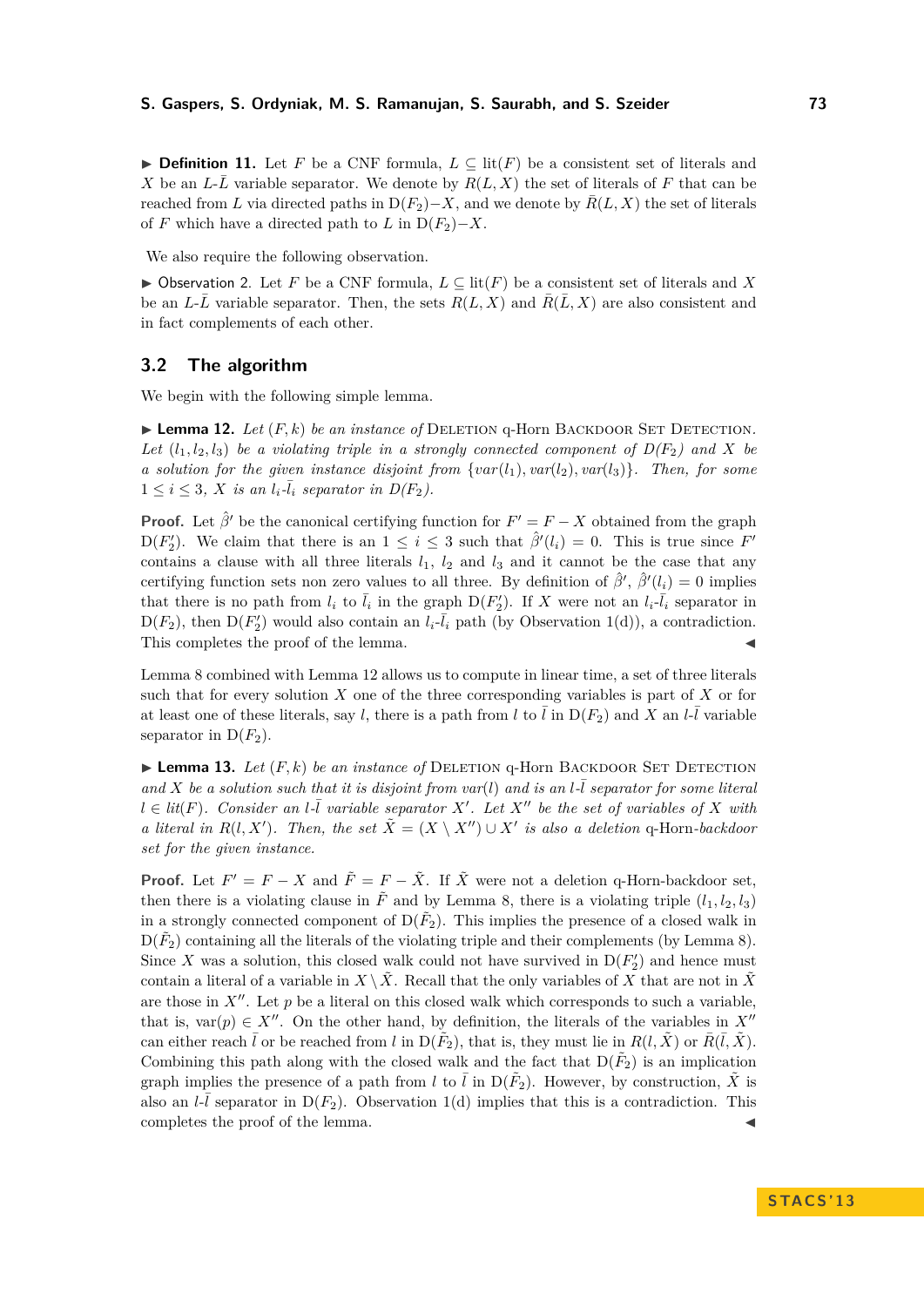<span id="page-7-0"></span> $\blacktriangleright$  **Lemma 14.** Let  $(F, k)$  be an instance of DELETION q-Horn BACKDOOR SET DETECTION *where*  $F$  *is a CNF formula of length*  $\ell$ , with  $n$  *variables. Let*  $X$  *be a solution to the given instance and let l be a literal of*  $F$  *such that there is an l-* $\overline{l}$  *path in D(F<sub>2</sub>). Furthermore, suppose that*  $X$  *is an*  $l$ <sup>*-* $l$ </sup> *variable separator. Then, there is an algorithm that, given*  $F$ *,*  $k$ *and l*, *runs* in time  $O(k\ell n)$  and either concludes correctly that there is no k-sized  $l$ <sup>*-* $\overline{l}$ </sup> *variable*  $s$ *eparator in*  $D(F_2)$  *or returns an*  $l$ <sup>*-* $l$ </sup> *variable separator*  $X'$  *of size at most* 2*k such that*  $(X' \cup \text{var}(R(l, X'))) \cap X$  *is non-empty* 

**Proof.** We show that Algorithm [3.1](#page-8-0) has the stated properties. The algorithm computes an  $l$ - $\bar{l}$  variable separator  $X'$  which essentially maximizes the set of literals of  $D(F_2)$  reachable from  $l$  after removing  $X'$ . We will then show that such a separator indeed has the required properties.

If it the algorithm returns No in Line 4, then  $D(F_2)$  has no  $l$ - $\overline{l}$  variable separator of size at most *k*. Let *S* be the minimal separator in  $D(F_2)$  which was computed in the penultimate iteration of the while loop. We claim that  $X' = \text{var}(S)$  satisfies the conditions in the statement of the lemma. Clearly, it must be the case that for some choice of a literal  $l'$  in lit(var(*S*)) ∩  $N_F^+(L)$ , the next iteration of the loop could not find an  $L \cup \{l'\}$ - $\overline{L} \cup \{\overline{l'}\}$ separator of size at most 2*k*.

Suppose that  $(X' \cup \text{var}(R(l, X'))) \cap X$  is empty. Recall that when the procedure stops,  $L = R(l, X')$ . Furthermore, if there is at least one path from *l* to  $\overline{l}$  in D( $F_2$ ) then it must be the case that  $\text{lit}(\text{var}(S)) \cap N_F^+(L)$  is non-empty. Since X is an  $l$ - $\overline{l}$  separator and disjoint from *L*, *X* is also an *L*- $\overline{L}$  separator. Since *X* is also disjoint from *X'*, for any  $l' \in \text{lit}(\text{var}(S)) \cap N_F^+(L)$ , *X* intersects all paths from  $L \cup \{l'\}$  to  $\overline{L} \cup \{\overline{l'}\}$ . Hence,  $\text{lit}(X)$  is a set of size at most  $2k$  which intersects all  $L \cup \{l'\}\text{-}\overline{L} \cup \{\overline{l'}\}$  paths, which is a contradiction. Therefore, the set  $(X' \cup \text{var}(R(l, X'))) \cap X$  is non-empty for any *l*-*l* variable separator *X* of size at most *k*.

To bound the running time, observe that in each iteration, we only need to test if there is an *L*-*L* separator of size at most 2*k*. Hence, it suffices for us to run the Ford-Fulkerson algorithm [\[12\]](#page-11-16) for at most 2k steps on the graph  $D(F_2)$  and the number of iterations is bounded by the number of variables in the formula since in each iteration, we add a literal to *L*. Since the number of arcs in  $D(F_2)$  is  $O(\ell)$  (Observation [1\(](#page-5-0)b)), the claimed time bound follows. This completes the proof of the lemma.

<span id="page-7-1"></span> $\blacktriangleright$  **Lemma 15.** Let  $(F, k)$  be an instance of DELETION q-Horn BACKDOOR SET DETEC-TION and let *l* be a literal of F disjoint from a solution X and suppose that X is an  $l$ - $\overline{l}$ *variable separator in D(F<sub>2</sub>). Consider an*  $l$ *<sup>-* $l$ *</sup> <i>variable separator in D(F<sub>2</sub>), X', such that*  $(X' \cup var(R(l, X'))) \cap X$  *is non-empty. Then, the instance*  $F - X'$  *has a deletion* q-Horn-back*door set of size at most*  $|X| - 1$ *.* 

**Proof.** By Lemma [13,](#page-6-1) we know that the set  $\hat{X} = (X \setminus X'') \cup X'$  is a deletion q-Horn-backdoor set. Hence,  $X \setminus (X'' \cup X')$  is indeed a deletion q-Horn-backdoor set for the instance  $F - X'$ . Since  $(X' \cup X'') \cap X$  is non-empty, the size of  $X \setminus (X'' \cup X')$  is at most  $|X| - 1$ . This completes the proof of the lemma.

Lemmas [14](#page-7-0) and [15](#page-7-1) allow us to compute a bounded set of variables whose deletion from the formula results in an instance that has a solution which is strictly smaller than any solution of the input instance. This completes the formalization of our ideas and we are now ready to prove Theorem [1](#page-4-0) by describing our algorithm for DELETION q-Horn BACKDOOR SET DETECTION.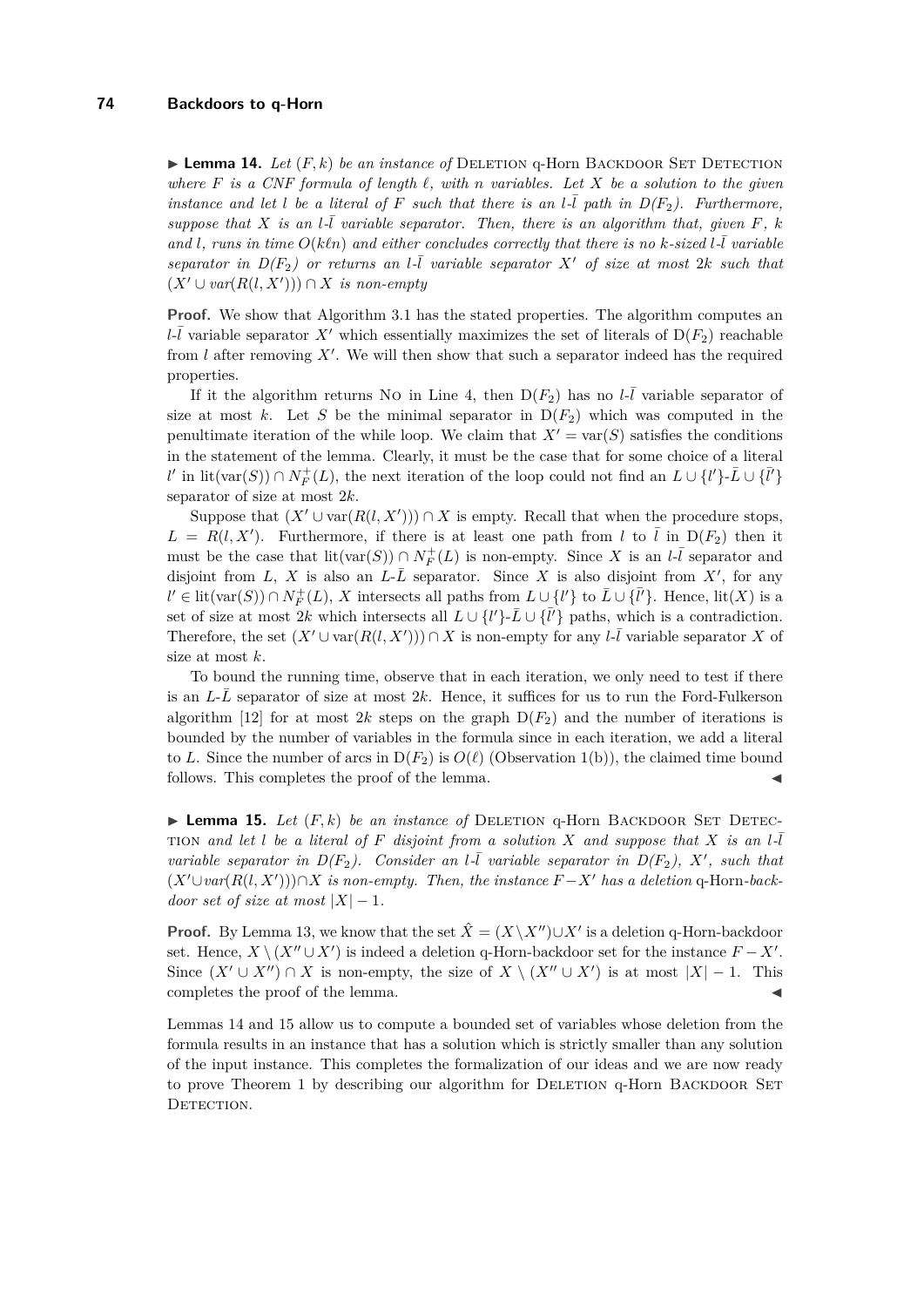**Input** : A tuple  $(F, k, l)$  where *F* is a CNF formula, *k* a positive integer and *l* a literal of *F* **Output**: No provided that  $D(F_2)$  has no *l*-*l* variable separator of size at most *k*, or an *l*-*l* variable separator *S* of size at most 2*k* such that  $(S \cup \text{var}(R(l, S)))$  has non-empty intersection with some minimum deletion q-Horn-backdoor set **1 if** *there is an*  $l$ <sup>*-* $l$ </sup> *separator of size at most* 2*k in*  $D(F_2)$  **then 2**  $S \leftarrow \text{such a separator}$ **<sup>3</sup> end <sup>4</sup> else return** No **5**  $L \leftarrow R(l, \text{var}(S))$  // *L* is consistent by Observation [2](#page-6-2) **6 while** *there is an*  $L \cup \{l'\}$ - $\overline{L} \cup \{\overline{l'}\}$  *separator of size at most* 2*k where*  $d' \in (lit(var(S)) \cap N_F^+(L))$  *is an arbitrarily chosen such literal* **do 7**  $S \leftarrow \text{such a separator}$  $\mathbf{s} \mid L \leftarrow R(L, \text{var}(S))$ **<sup>9</sup> end <sup>10</sup> return** var(*S*)

**Algorithm 3.1:** Algorithm COMPUTE-SEPARATOR

# <span id="page-8-0"></span>**3.2.1 Description of the Algorithm**

Algorithm [3.2](#page-9-0) checks whether there is a violating triple and if so, computes one and in the first 3 branches, it adds the variable corresponding to each of the literals of the violating triple to the solution, deletes it from the formula and recurses on the resulting instance with a budget of  $k-1$ . In each of the next 3 branches, it picks a literal of the violating triple and continues by assuming that this literal is assigned 0 by a certifying function of  $F - X$ where  $X$  is a solution. We know that there must be at least one such literal (see the proof of Lemma [12\)](#page-6-0) in the violating triple. This implies that *X* is an  $l$ - $\overline{l}$  separator for the literal *l* in the violating triple which is assigned 0 by a certifying function of  $F - X$ . Finally, Lemma [14](#page-7-0) is used to either conclude that there is no  $l$ - $\overline{l}$  variable separator of size at most  $k$  in which case the algorithm returns No, or to compute an  $l$ - $\overline{l}$  variable separator of size at most 2*k* with the required properties. The variables in  $X<sup>'</sup>$  are added to our proposed approximate solution and deleted from the formula, and the algorithm recurses on the resulting instance with a budget of  $k-1$ .

# **3.2.2 Analysis**

Since Steps 2, 4, and 10 at any node of the search tree take time  $O(k\ell n)$  and we have a 6-way branching at each node of the search tree with the budget *k* dropping by 1 in each branch, the algorithm clearly runs in the claimed time bound. Therefore, it only remains for us to prove the correctness of the algorithm. Let *X* be a solution for the given instance and let *β* be a certifying function for  $F - X$ . We prove the correctness of the algorithm by induction on *k*.

In the base case, when  $k = 0$ , the algorithm is correct by Lemma [6.](#page-5-2) We assume as induction hypothesis that the algorithm is correct for all values of  $k$  up to some  $k' - 1$  where  $k' - 1 > 0$ . We now consider the case when  $k = k'$ .

In Lines 5–8, we consider the case when *X* intersects the set  $\{var(l_1), var(l_2), var(l_3)\}\$  and branch accordingly. Applying the induction hypothesis, the size of any returned solution in a subsequent recursive call is at most  $(k-1)^2 + (k-1)$ . Hence, the size of a solution returned here is bounded by  $1 + (k - 1)^2 + (k - 1) \leq k^2 + k$ .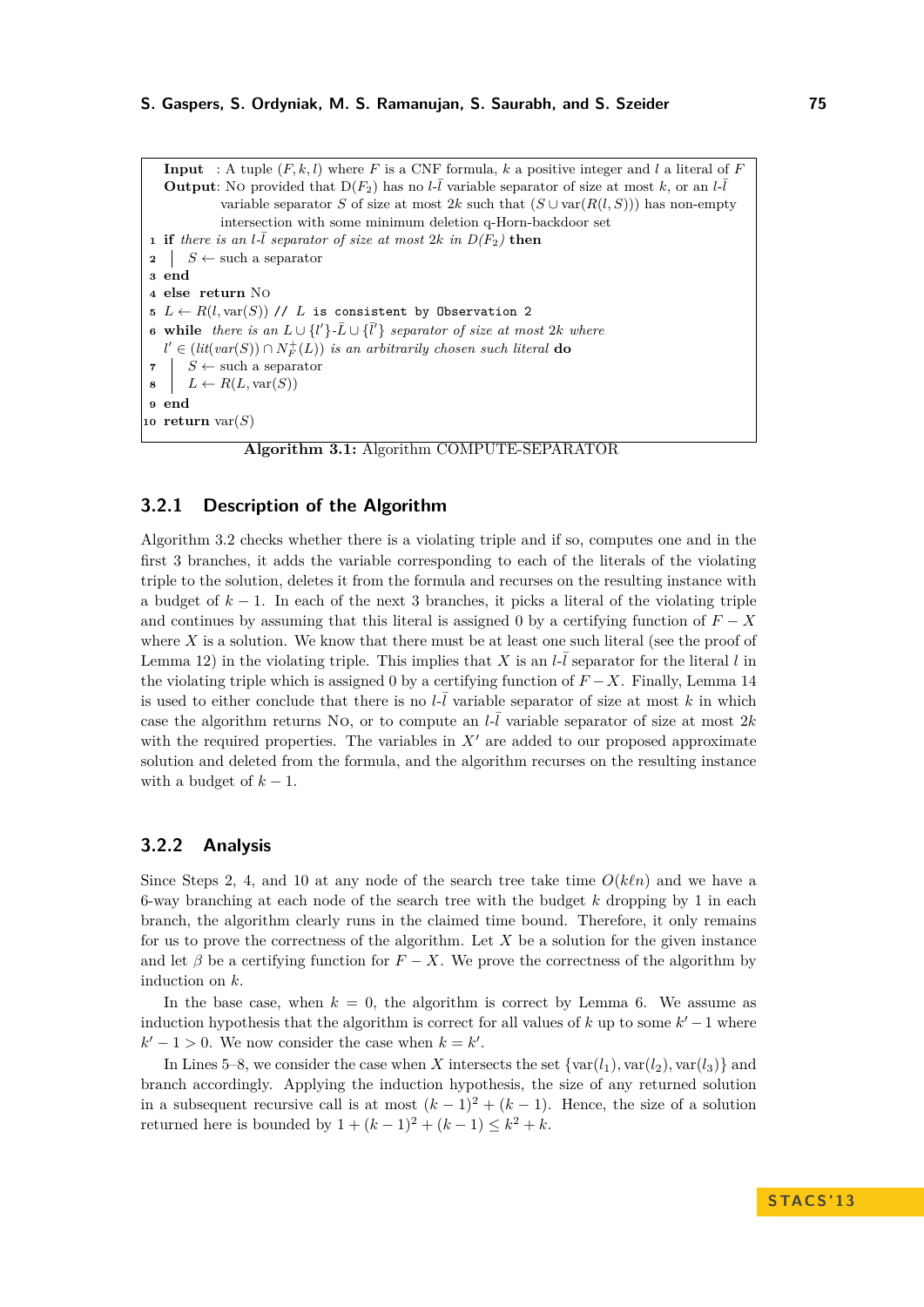**Input** : A CNF formula *F* of length  $\ell$  with *n* variables, integer *k* **Output**: Either no solution of size at most *k* or a solution of size at most  $k^2 + k$  for the instance  $(F, k)$  of DELETION q-Horn BACKDOOR SET DETECTION **if** *k <* 0 **then return** No *check for a violating clause by computing*  $D(F_2)$  *and a topological ordering of*  $D(F_2)$  **if** there is no violating clause **then return** ∅ *Compute a violating triple*  $(l_1, l_2, l_3)$  **for**  $l = l_1, l_2, l_3$  **do**   $\vert$  *S*<sub>1</sub> ← DELETION-QHORN-BSD(*F* – {*var*(*l*)}, *k* – 1) **if**  $S_1$  *is not* No **then return**  $S_1 \cup \{var(l)\}$ **<sup>8</sup> end for**  $l = l_1, l_2, l_3$  **do**  $S \leftarrow \text{COMPUTE-SEPARATOR}(F, k, l)$  **if** *S is* No **then return** No **else** *S*<sup>1</sup> ← DELETION-QHORN-BSD(*F* − {*S*}*, k* − 1) **<sup>13</sup> end**  $\begin{bmatrix} 14 \end{bmatrix}$  **if** *S*<sub>1</sub> *is not* No **then return** *S*<sub>1</sub> ∪ {*S*} **<sup>15</sup> end return** No



<span id="page-9-0"></span>In Lines 9–15, we consider the case when *X* is disjoint from the set of variables corresponding to  $l_1, l_2$  and  $l_3$ . Since  $l_1, l_2, l_3$  lie in the same clause and none of their corresponding variables are in *X*, by Lemma [12,](#page-6-0) *X* is an  $l_i$ - $\overline{l}_i$  separator for at least one of the literals  $l_i$ . Let us assume that this literal is  $l_1$ . In Line 10, we apply Lemma [14](#page-7-0) to compute an  $l_1$ - $\overline{l}_1$ separator *S* of size at most 2*k* and add it to the solution we are constructing. By Lemma [15,](#page-7-1) we know that there is a solution for the instance  $F - S$  of size at most  $|X| - 1$ . Hence, by the induction hypothesis, we obtain a solution of size at most  $(k-1)^2 + (k-1)$  from the subsequent recursive call and adding to it the set *S* of size at most 2*k* results in a solution of size at most  $k^2 + k$ , which proves the correctness of the algorithm, completing the proof of Theorem [1.](#page-4-0)

In order to test the satisfiability of a given CNF formula *F*, it suffices to first compute a smallest deletion q-Horn-backdoor set of *F* and for each assignment to this set, test the satisfiability of the reduced formula which is q-Horn. Since testing satisfiability of a q-Horn formula is linear time [\[5\]](#page-11-7), Theorem [1](#page-4-0) has the following corollary.

<span id="page-9-1"></span> $\triangleright$  **Corollary 16.** *There is an algorithm that, given a formula*  $\boldsymbol{F}$  *of length*  $\ell$  *with n variables, runs in time* 2 *O*(*k* 2 ) *`n and decides the satisfiability of F, where k is the size of the smallest deletion* q-Horn*-backdoor set of F.*

# **4 Hardness**

In this section we show that there is no FPT algorithm for STRONG q-Horn-BACKDOOR SET DETECTION or WEAK q-Horn-BACKDOOR SET DETECTION unless  $FPT=W[2]$ . In order to show this, we begin from the following problem, which is well-known to be W[2]-complete [\[9\]](#page-11-12).

```
Hitting Set Parameter: k
Input: A set E of elements, a family S of finite subsets of E, and an integer k > 0.
Question: Does S have a hitting set, i.e., a subset H of E such that H \cap S \neq \emptyset for
every S \in \mathcal{S}, of size at most k?
```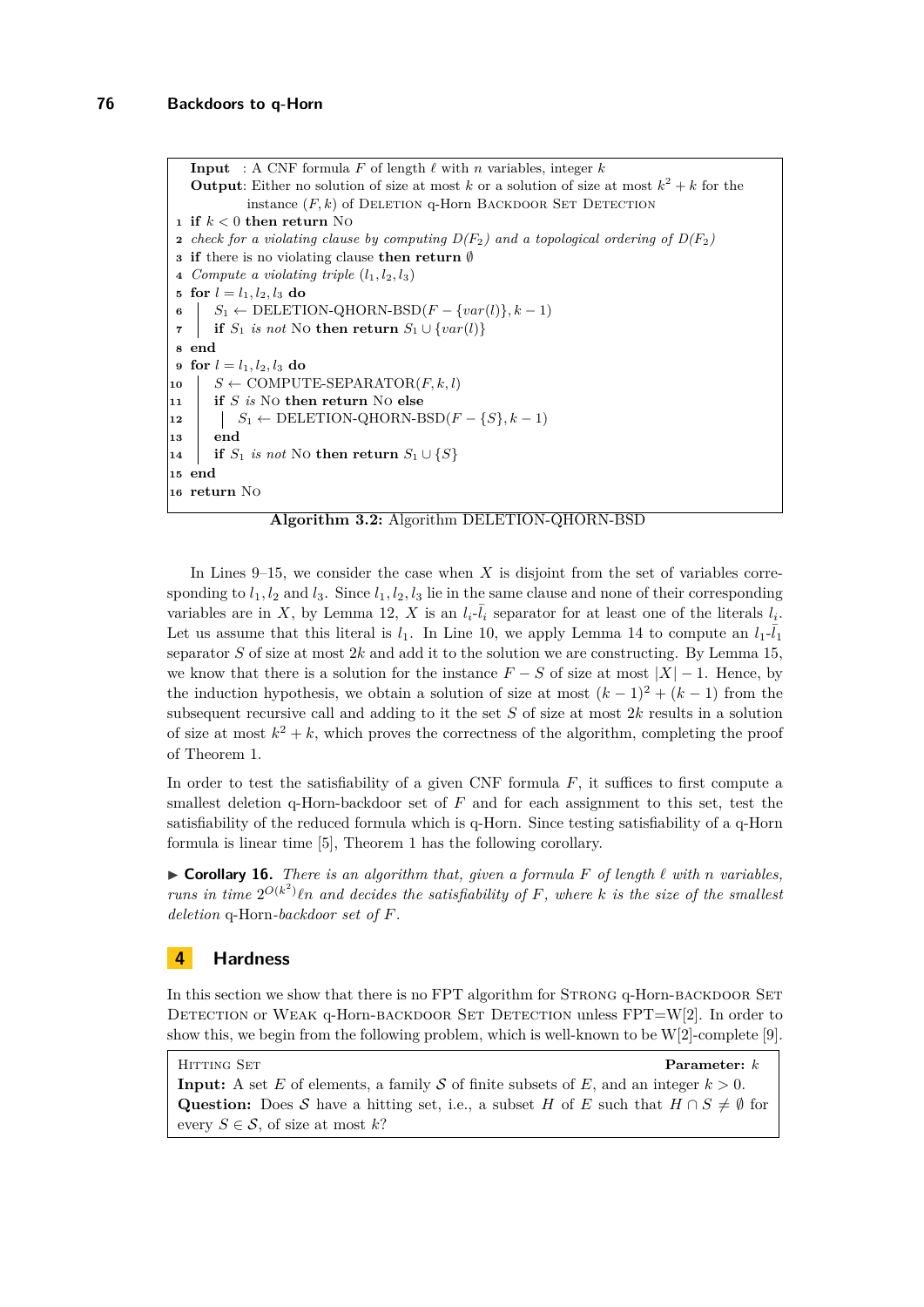#### <span id="page-10-0"></span>▶ Theorem 17. STRONG q-Horn-BACKDOOR SET DETECTION *is* W[2]-hard.

**Proof.** We prove the theorem via an FPT-reduction from HITTING SET. Let  $(E, \mathcal{S}, k)$  be an instance of HITTING SET. We construct a formula F that has a strong q-Horn-backdoor set of size at most  $k$  if and only if  $S$  has a hitting set of size at most  $k$ . The formula  $F$  has two clauses  $P_S^i = S \cup \{x_i, y_i, z_i\}$  and  $N_S^i = \overline{E} \cup \{\overline{x}_i, \overline{y}_i, \overline{z}_i\}$  for every  $S \in \mathcal{S}$  and  $1 \leq i \leq k+1$ . Note that  $\text{var}(F) = E \cup \{x_i, y_i, z_i : 1 \le i \le k+1\}$ . Furthermore, for any *S* and for any  $1 \leq i \leq k+1$ , the formula comprising the two clauses  $P_S^i$  and  $N_S^i$  is clearly not q-Horn. It is not hard to verify that S has a hitting set of size at most *k* if and only if *F* has a strong q-Horn-backdoor set of size at most *k*. J

▶ Theorem 18. WEAK q-Horn-BACKDOOR SET DETECTION *is* W[2]-hard, even for 3-CNF *formulas.*

**Proof.** We prove the theorem via an FPT-reduction from HITTING SET. Let  $(E, \mathcal{S}, k)$  be an instance of HITTING SET. We construct a 3-CNF formula  $F$  that has a weak q-Horn-backdoor set of size at most  $k$  if and only if  $S$  has a hitting set of size at most  $k$ . For every  $S \in \mathcal{S}$  with  $S = \{s_1, \ldots, s_{|S|}\}\$ , every  $1 \leq i \leq |S|$ , and every  $1 \leq j \leq k+1$  the formula F contains the clauses  $\{z_i^j(S), \bar{s}_i, \bar{z}_{i+1}^j(S)\}, \{\bar{z}_1^j(S), z_{|S|+1}^j(S)\}, \{\bar{z}_1^j(S), \bar{z}_{|S|+1}^j(S)\},\$  $\{z_1^j(S), z_{|S|+1}^j(S)\}, \{z_{|S|+1}^j(S), a^j(S), b^j(S)\},\$ and  $\{\bar{a}^j(S), \bar{b}^j(S)\}.$  Note that  $\text{var}(F) = E \cup$  $\{z_i^j(S): S \in \mathcal{S} \text{ and } 1 \le i \le |S| + 1 \text{ and } 1 \le j \le k + 1\}$  ∪  $\{a^j(S), b^j(S): S \in \mathcal{S} \text{ and } 1 \le k \le k + 1\}$  $j \leq k+1$ . Note furthermore that *F* is satisfiable by the assignment  $\tau_{\text{SAT}}$  that sets the variables in  $\{z_{|S|+1}^j(S), a^j(S): S \in \mathcal{S} \text{ and } 1 \leq j \leq k+1\}$  to 1 and all other variables to 0. It is not hard to verify that  $S$  has a hitting set of size at most  $k$  if and only if  $F$  has a weak q-Horn-backdoor set of size at most *k*. J

It remains an open problem whether STRONG q-Horn-BACKDOOR SET DETECTION or Weak q-Horn-backdoor Set Detection are FPT-approximable. However we note that since the reductions used in the above theorems are parameter preserving, an FPTapproximation algorithm for either of these problems would imply the existence of an FPT-approximation algorithm for HITTING SET, which is an open problem [\[18\]](#page-11-17).

## **5 Conclusions**

In this paper we have developed an FPT-approximation algorithm for the detection of deletion q-Horn-backdoor sets (Theorem [1\)](#page-4-0). This renders SAT, parameterized by the *deletion distance* from the class of q-Horn-formulas (i.e., the size of a smallest deletion q-Horn-backdoor set) fixed-parameter tractable (Corollary [16\)](#page-9-1). Our result simultaneously generalizes the known fixed-parameter tractability results for SAT parameterized by the deletion distance from the class of renamable Horn formulas [\[20\]](#page-12-4) and from the class of Krom formulas [\[19\]](#page-12-5). We would like to point out that our FPT-approximation algorithm is quite efficient, and its asymptotic running time does not include large hidden factors.

The deletion distance from q-Horn is incomparable with parameters for SAT based on width measures such as the treewidth of the formula's primal, dual, or incidence graph [\[21\]](#page-12-6). This can be easily verified, since one can define q-Horn formulas where all of these width parameters are arbitrarily large. Conversely, by adding to a formula variable-disjoint copies of itself, we can make the deletion distance from q-Horn arbitrarily large, the width however does not increase.

There are several interesting research questions that arise from our paper. First, it would be interesting whether our algorithm can be strengthened to an exact FPT-algorithm for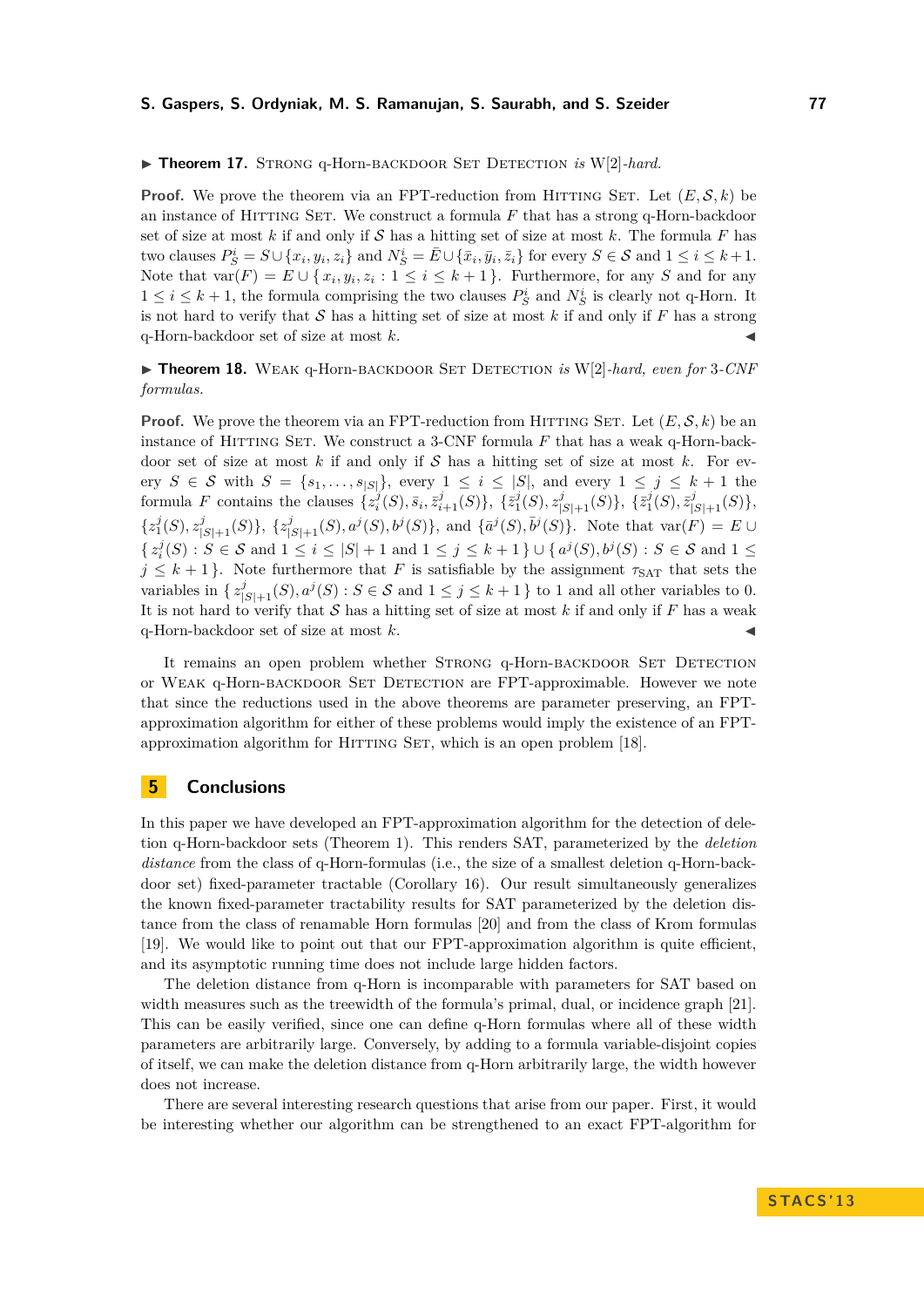the detection of deletion q-Horn-backdoor sets. It would also be interesting, whether the W[2]-hardness of the detection of strong q-Horn-backdoor sets (Theorem [17\)](#page-10-0) also holds if the input formula is in 3CNF. Finally, our hardness results contribute additional attention and significance to the problem of whether the parameterized HITTING SET problem has an FPT-approximation algorithm [\[18\]](#page-11-17).

#### **Acknowledgments**

The authors acknowledge support from the OeAD (Austrian Indian collaboration grant, IN13/2011). Serge Gaspers, Sebastian Ordyniak, and Stefan Szeider acknowledge support from the European Research Council (COMPLEX REASON, 239962) and Serge Gaspers acknowledges support from the Australian Research Council (DE120101761).

#### **References**

- <span id="page-11-10"></span>**1** B. Aspvall, M. F. Plass, and R. E. Tarjan. A linear-time algorithm for testing the truth of certain quantified Boolean formulas. *Information Processing Letters*, 8(3):121–123, 1979.
- <span id="page-11-1"></span>**2** A. Biere. Bounded model checking. In A. Biere, M. Heule, H. van Maaren, and T. Walsh, editors, *Handbook of Satisfiability*, pages 457–481. IOS Press, 2009.
- <span id="page-11-0"></span>**3** A. Biere, M. Heule, H. van Maaren, and T. Walsh, editors. *Handbook of Satisfiability*. IOS Press, 2009.
- <span id="page-11-2"></span>**4** P. Bjesse, T. Leonard, and A. Mokkedem. Finding bugs in an alpha microprocessor using satisfiability solvers. In *Proceedings CAV 2001*, pages 454–464, 2001.
- <span id="page-11-7"></span>**5** E. Boros, Y. Crama, and P. L. Hammer. Polynomial-time inference of all valid implications for horn and related formulae. *Ann. Math. Artif. Intell.*, 1:21–32, 1990.
- <span id="page-11-8"></span>**6** E. Boros, P. L. Hammer, and X. Sun. Recognition of *q*-Horn formulae in linear time. *Discr. Appl. Math.*, 55(1):1–13, 1994.
- <span id="page-11-5"></span>**7** S. A. Cook. The complexity of theorem-proving procedures. In *Proc. 3rd Annual Symp. on Theory of Computing*, pages 151–158, Shaker Heights, Ohio, 1971.
- <span id="page-11-15"></span>**8** Y. Crama, O. Ekin, and P. L. Hammer. Variable and term removal from Boolean formulae. *Discr. Appl. Math.*, 75(3):217–230, 1997.
- <span id="page-11-12"></span>**9** R. G. Downey and M. R. Fellows. *Parameterized Complexity*. Monographs in Computer Science. Springer Verlag, New York, 1999.
- <span id="page-11-14"></span>**10** R. G. Downey, M. R. Fellows, and C. McCartin. Parameterized approximation problems. In *Proceedings IWPEC 2006*, volume 4169 of *LNCS*, pages 121–129. Springer Verlag, 2006.
- <span id="page-11-13"></span>**11** J. Flum and M. Grohe. *Parameterized Complexity Theory*, Springer Verlag, Berlin, 2006.
- <span id="page-11-16"></span>**12** L. R. Ford, Jr. and D. R. Fulkerson. Maximal flow through a network. *Canadian J. Math.*, 8:399–404, 1956.
- <span id="page-11-11"></span>**13** S. Gaspers and S. Szeider. Backdoors to satisfaction. In H. L. Bodlaender, R. Downey, F. V. Fomin, and D. Marx, editors, *The Multivariate Algorithmic Revolution and Beyond*, volume 7370 of *LNCS*, pages 287–317. Springer Verlag, 2012.
- <span id="page-11-6"></span>**14** C. P. Gomes, H. Kautz, A. Sabharwal, and B. Selman. Satisfiability solvers. In *Handbook of Knowledge Representation*, volume 3 of *Foundations of Artificial Intelligence*, pages 89–134. Elsevier, 2008.
- <span id="page-11-3"></span>**15** H. A. Kautz and B. Selman. Planning as satisfiability. In *Proceedings ECAI 1992*, pages 359–363, 1992.
- <span id="page-11-9"></span>**16** H. R. Lewis. Renaming a set of clauses as a Horn set. *J. of the ACM*, 25(1):134–135, Jan. 1978.
- <span id="page-11-4"></span>**17** A. G. M. Prasad, A. Biere. A survey of recent advances in SAT-based formal verification. *Software Tools for Technology Transfer*, 7(2):156–173, 2005.
- <span id="page-11-17"></span>**18** D. Marx. Can you beat treewidth? *Theory of Computing*, 6:85–112, 2010.